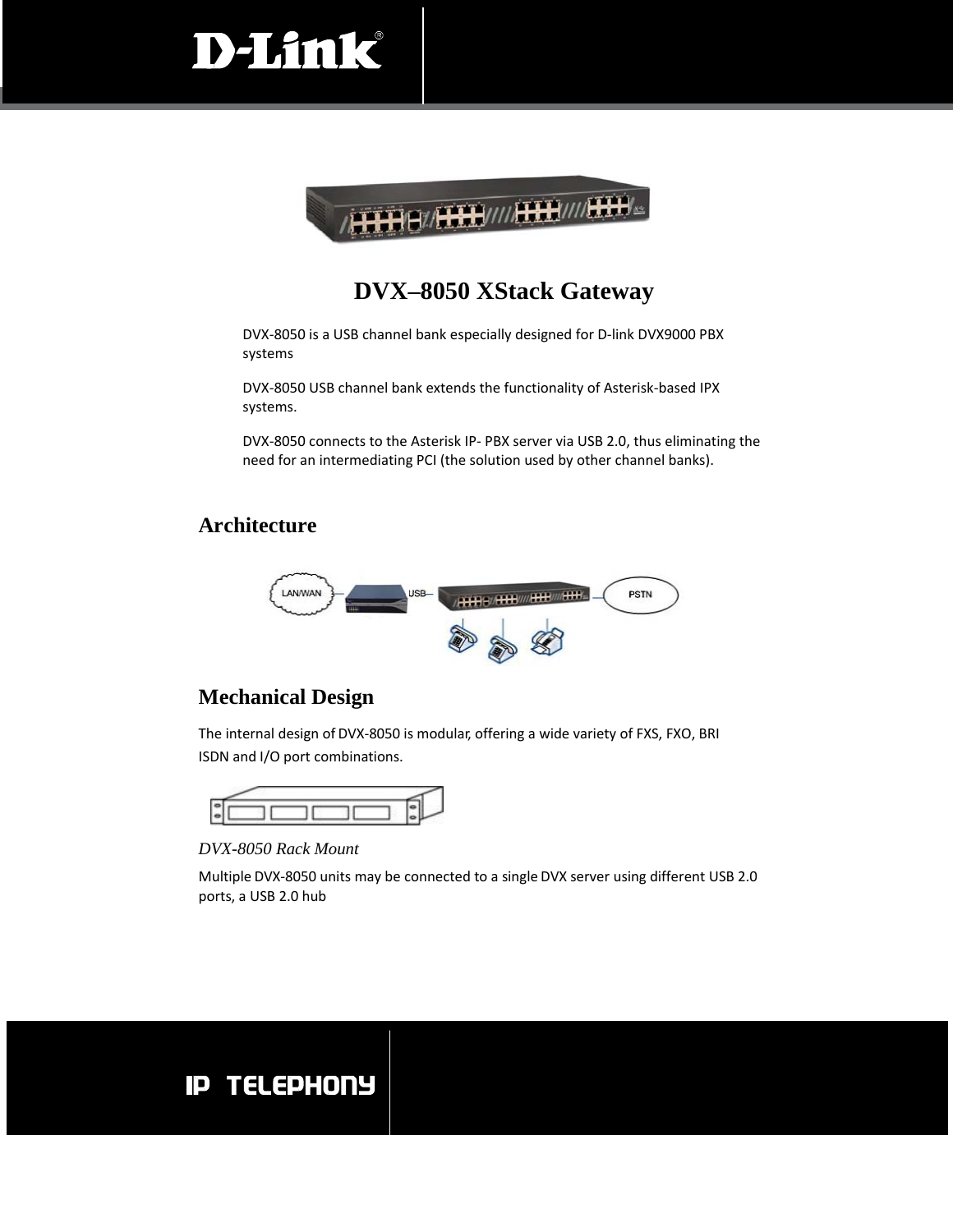# D-Link

### **Telephony**

| Maximum number of built-in analog ports | 32  |
|-----------------------------------------|-----|
| Maximum number of E1 / T1 ports         | 16  |
| Maximum number of BRI ISDN ports        | 8   |
| Maximum number of telephony modules     | 4   |
| Maximum number of telephony ports       | 480 |
|                                         |     |

#### **Software**

DVX‐8050 driver has been included as an official part of Zaptel (now DAHDI) since

release 1.2.4 (Feb. 2006), DVX‐8050 is tested with Debian and CentOS 5.

#### **Hardware**

| <b>Echo Cancellation Module</b> | Voice enhancement & echo cancellation (optional)                                                                                                                           |
|---------------------------------|----------------------------------------------------------------------------------------------------------------------------------------------------------------------------|
| Analog Lines Fail-over Kit      | In case of power outage or an DVX-8050 malfunction, up to six<br>analog PSTN lines are routed directly to predetermined analog<br>extensions (optional and model-specific) |
| I/O Ports                       | Input / Output ports for Asterisk peripheral device support<br>(optional and model-specific)                                                                               |

#### **Environment**

| Storage temperature | $-20^{\circ}$ to 70° Celsius (-4°-158° F) |
|---------------------|-------------------------------------------|
| Working temperature | 0° to 40° Celsius (32°-104° F)            |
| Humidity            | 20%-95%, non condensing                   |

# **IP TELEPHONY**